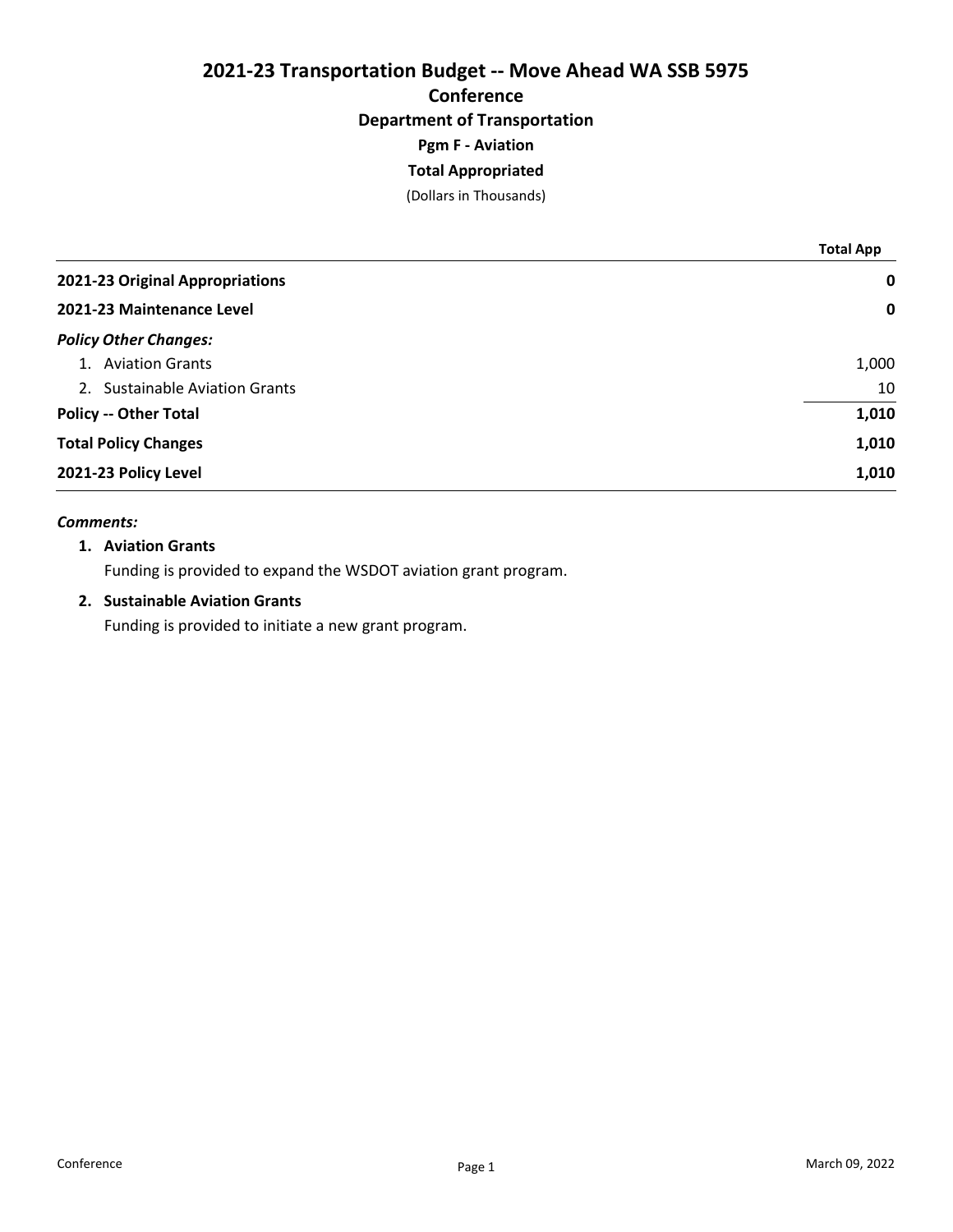# 2021-23 Transportation Budget -- Move Ahead WA SSB 5975 Conference Department of Transportation Pgm I - Improvements

## Total Appropriated

(Dollars in Thousands)

|                                 | <b>Total App</b> |
|---------------------------------|------------------|
| 2021-23 Original Appropriations | $\mathbf 0$      |
| 2021-23 Maintenance Level       | $\mathbf 0$      |
| <b>Policy Other Changes:</b>    |                  |
| 1. Capital Projects             | 32,000           |
| <b>Policy -- Other Total</b>    | 32,000           |
| <b>Total Policy Changes</b>     | 32,000           |
| 2021-23 Policy Level            | 32,000           |

### Comments:

## 1. Capital Projects

Funding is provided for capital projects that increase highway capacity, reduce congestion, increase mobility, prevent collisions, and improve the collection and treatment of stormwater runoff.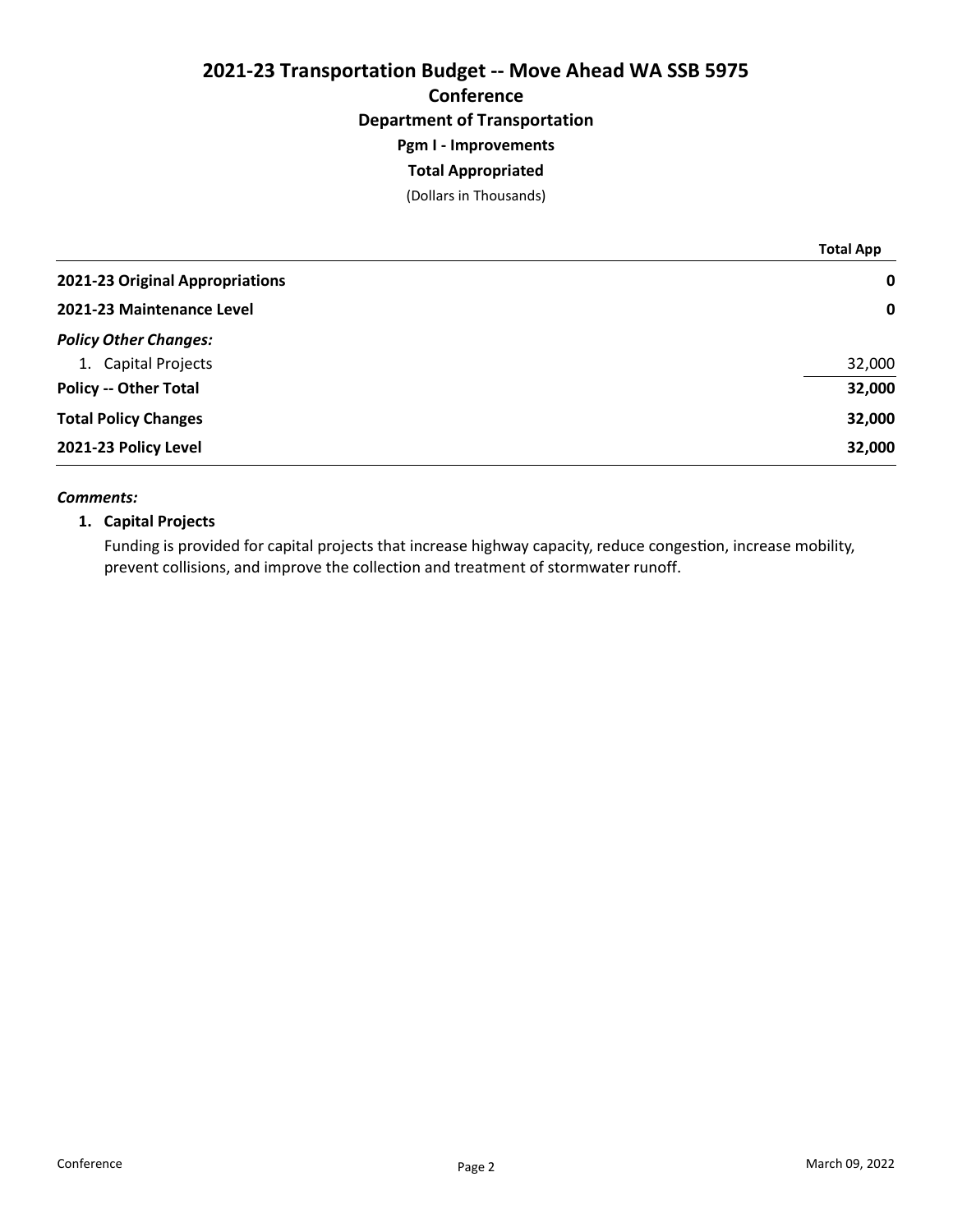2021-23 Transportation Budget -- Move Ahead WA SSB 5975 **Conference** Department of Transportation Pgm K - Public/Private Part-Op Total Appropriated

(Dollars in Thousands)

|                                      | <b>Total App</b> |
|--------------------------------------|------------------|
| 2021-23 Original Appropriations      | $\mathbf 0$      |
| 2021-23 Maintenance Level            | $\mathbf 0$      |
| <b>Policy Other Changes:</b>         |                  |
| 1. National Electric Vehicle Program | 9,822            |
| <b>Policy -- Other Total</b>         | 9,822            |
| <b>Total Policy Changes</b>          | 9,822            |
| 2021-23 Policy Level                 | 9,822            |

### Comments:

### 1. National Electric Vehicle Program

Federal funds from the Infrastructure Investment and Jobs Act are provided for the five-year National Electric Vehicle program for electric vehicle charging infrastructure with 3 FTEs for program administration--as well as to fund the electric vehicle infrastructure mapping and forecasting tool required under Chapter 300, Laws of 2021 (E2SHB 1287) with 3 FTEs for tool development and maintenance, unless the tool is funded in the operating budget.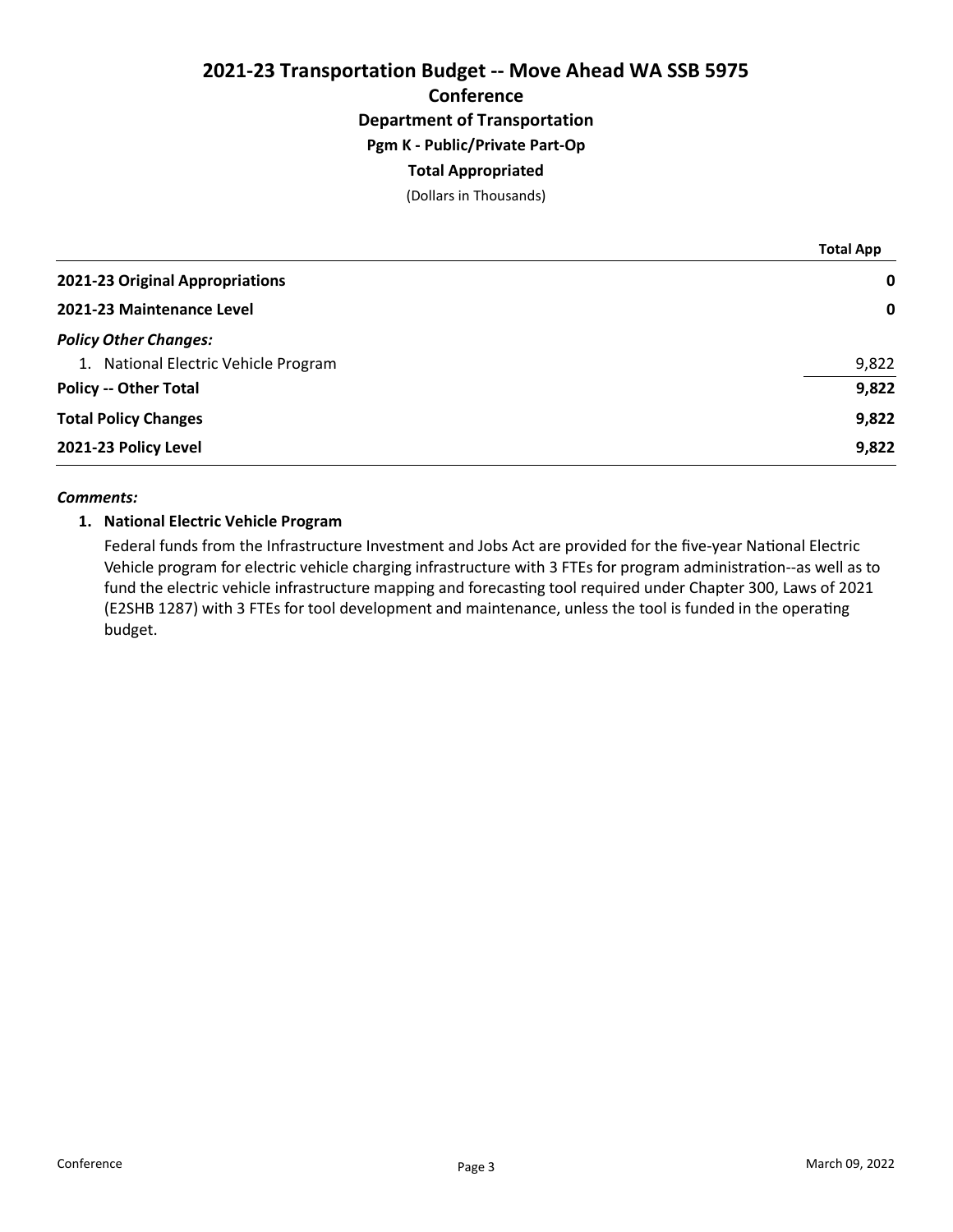# 2021-23 Transportation Budget -- Move Ahead WA SSB 5975 Conference Department of Transportation Pgm M - Highway Maintenance Total Appropriated

(Dollars in Thousands)

|                                 | <b>Total App</b> |
|---------------------------------|------------------|
| 2021-23 Original Appropriations | $\mathbf 0$      |
| 2021-23 Maintenance Level       | $\mathbf 0$      |
| <b>Policy Other Changes:</b>    |                  |
| 1. Highway System Maintenance   | 47,000           |
| <b>Policy -- Other Total</b>    | 47,000           |
| <b>Total Policy Changes</b>     | 47,000           |
| 2021-23 Policy Level            | 47,000           |

### Comments:

## 1. Highway System Maintenance

Funding is provided to maintain highway infrastructure in good working order and to keep people and goods moving through inclement weather and following natural disasters.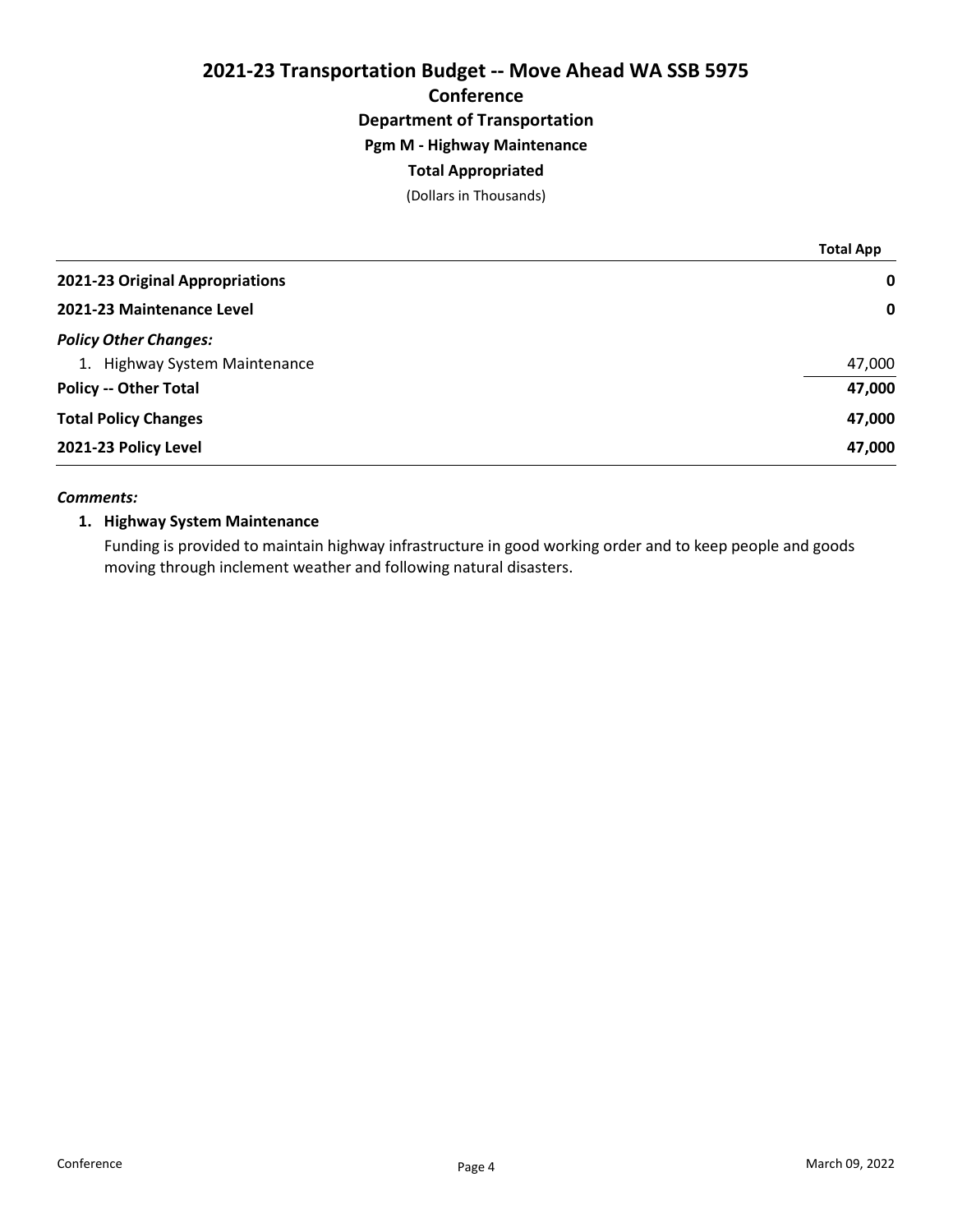# 2021-23 Transportation Budget -- Move Ahead WA SSB 5975 Conference Department of Transportation Pgm P - Preservation Total Appropriated

(Dollars in Thousands)

|                                 | <b>Total App</b> |
|---------------------------------|------------------|
| 2021-23 Original Appropriations | 0                |
| 2021-23 Maintenance Level       | 0                |
| <b>Policy Other Changes:</b>    |                  |
| 1. Capital Projects             | 140,000          |
| <b>Policy -- Other Total</b>    | 140,000          |
| <b>Total Policy Changes</b>     | 140,000          |
| 2021-23 Policy Level            | 140,000          |

### Comments:

## 1. Capital Projects

Funding is provided for capital projects that preserve the structural integrity of the state highway system, including preservation or rehabilitation of roadway pavements, safety features, bridges, and other structures.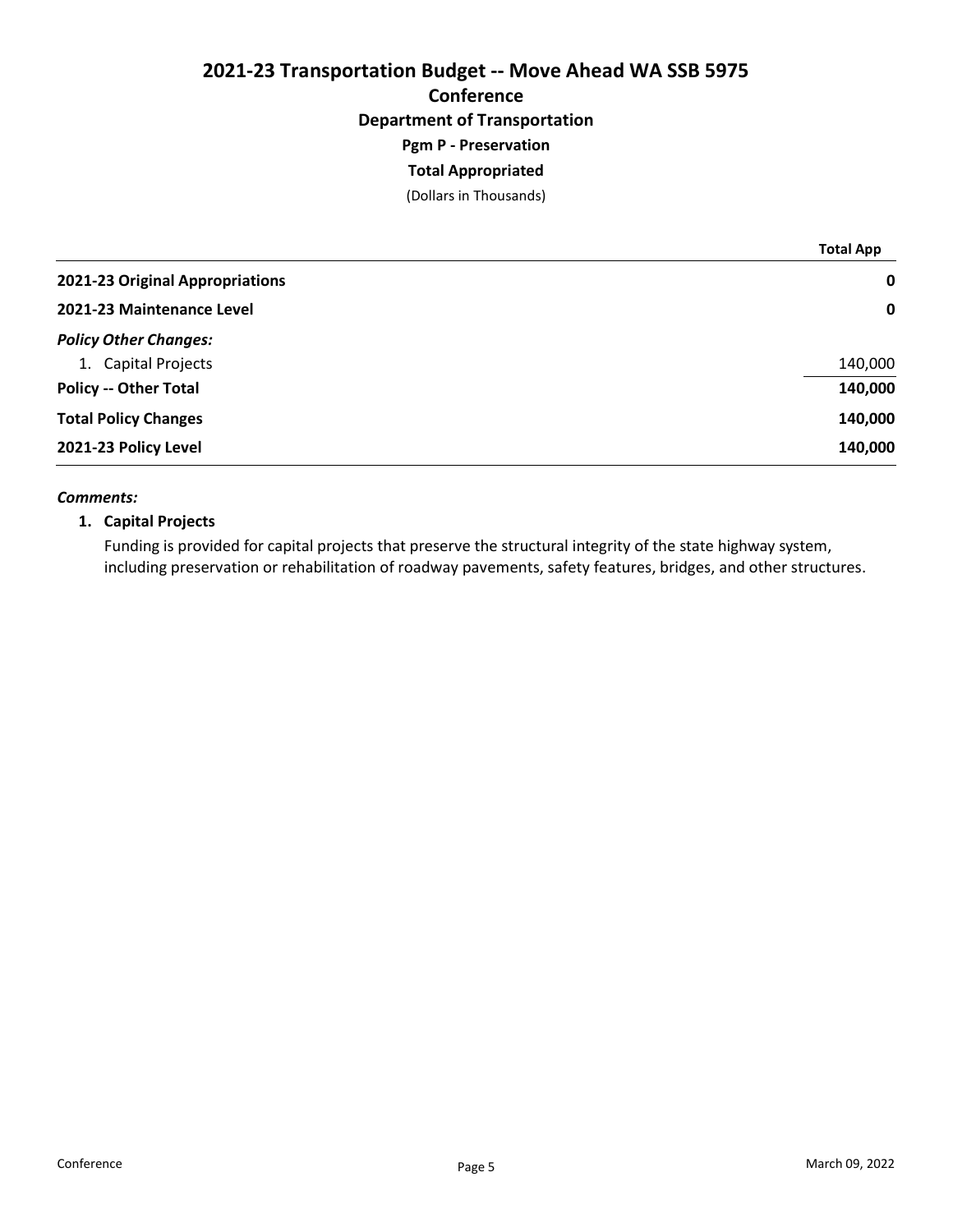# 2021-23 Transportation Budget -- Move Ahead WA SSB 5975 **Conference** Department of Transportation Pgm Q - Traffic Operations - Op Total Appropriated

(Dollars in Thousands)

|                                 | <b>Total App</b> |
|---------------------------------|------------------|
| 2021-23 Original Appropriations | $\mathbf 0$      |
| 2021-23 Maintenance Level       | $\mathbf 0$      |
| <b>Policy Other Changes:</b>    |                  |
| 1. Traffic Operations           | 1,850            |
| <b>Policy -- Other Total</b>    | 1,850            |
| <b>Total Policy Changes</b>     | 1,850            |
| 2021-23 Policy Level            | 1,850            |

### Comments:

## 1. Traffic Operations

Funding is provided to increase the level of traffic operations activities, including traffic control devices that maximize highway capacity and safety, the incident response program, and low-cost enhancements to the state highway system. It is the intent of the legislature to provide \$30 million for this purpose over the 16 year Move Ahead WA investment program.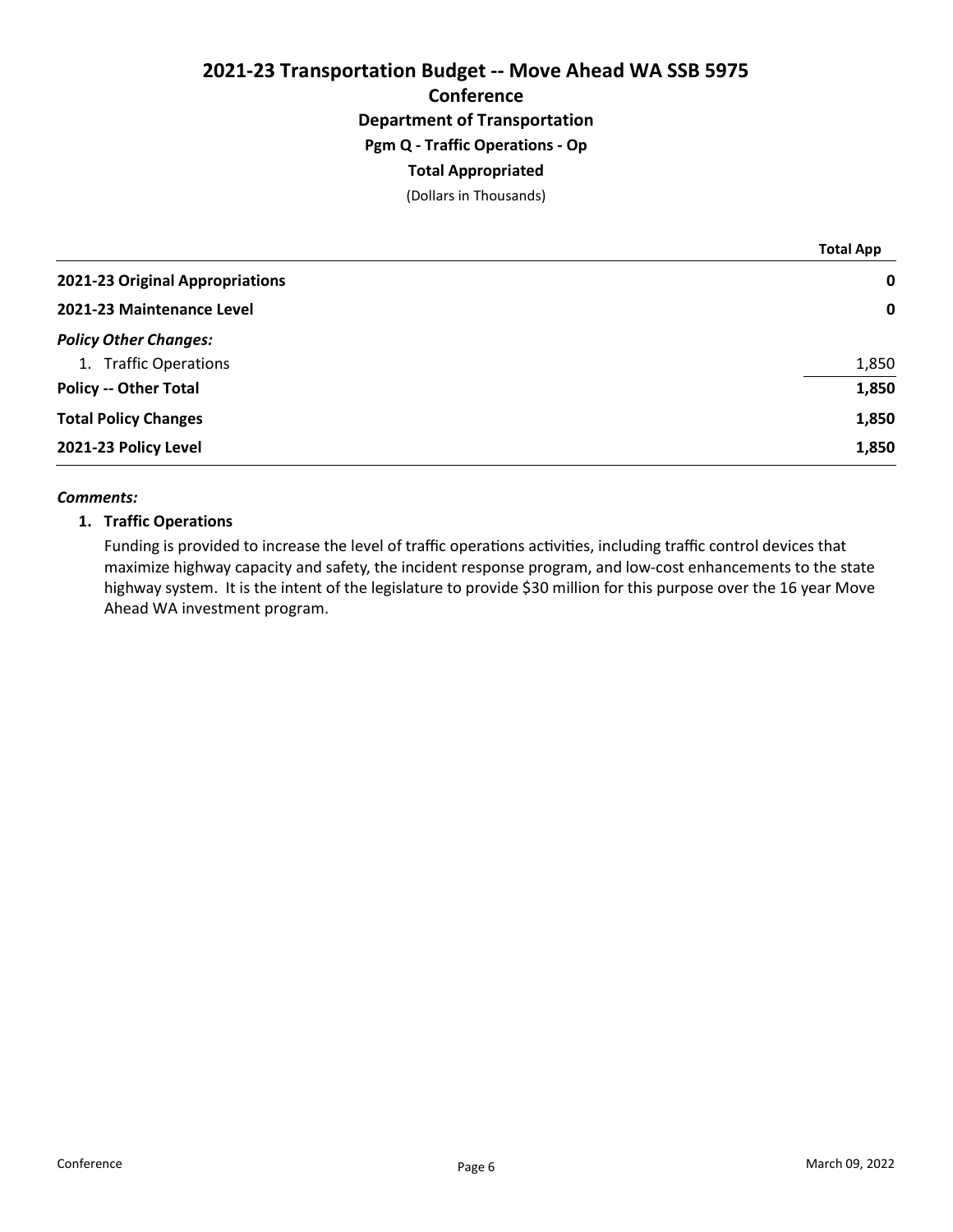2021-23 Transportation Budget -- Move Ahead WA SSB 5975 **Conference** Department of Transportation Pgm Q - Traffic Operations - Cap Total Appropriated

(Dollars in Thousands)

|                                      | <b>Total App</b> |
|--------------------------------------|------------------|
| 2021-23 Original Appropriations      | $\mathbf 0$      |
| 2021-23 Maintenance Level            | $\mathbf 0$      |
| <b>Policy Other Changes:</b>         |                  |
| 1. Reducing Rural Roadway Departures | 1,250            |
| <b>Policy -- Other Total</b>         | 1,250            |
| <b>Total Policy Changes</b>          | 1,250            |
| 2021-23 Policy Level                 | 1,250            |

### Comments:

## 1. Reducing Rural Roadway Departures

Funding is provided for safety improvements pursuant to the Reducing Rural Roadway Departures Program established in ESSB 5974 (transportation resources). It is the intent of the legislature to provide \$20 million for this purpose over the 16 year Move Ahead WA investment program.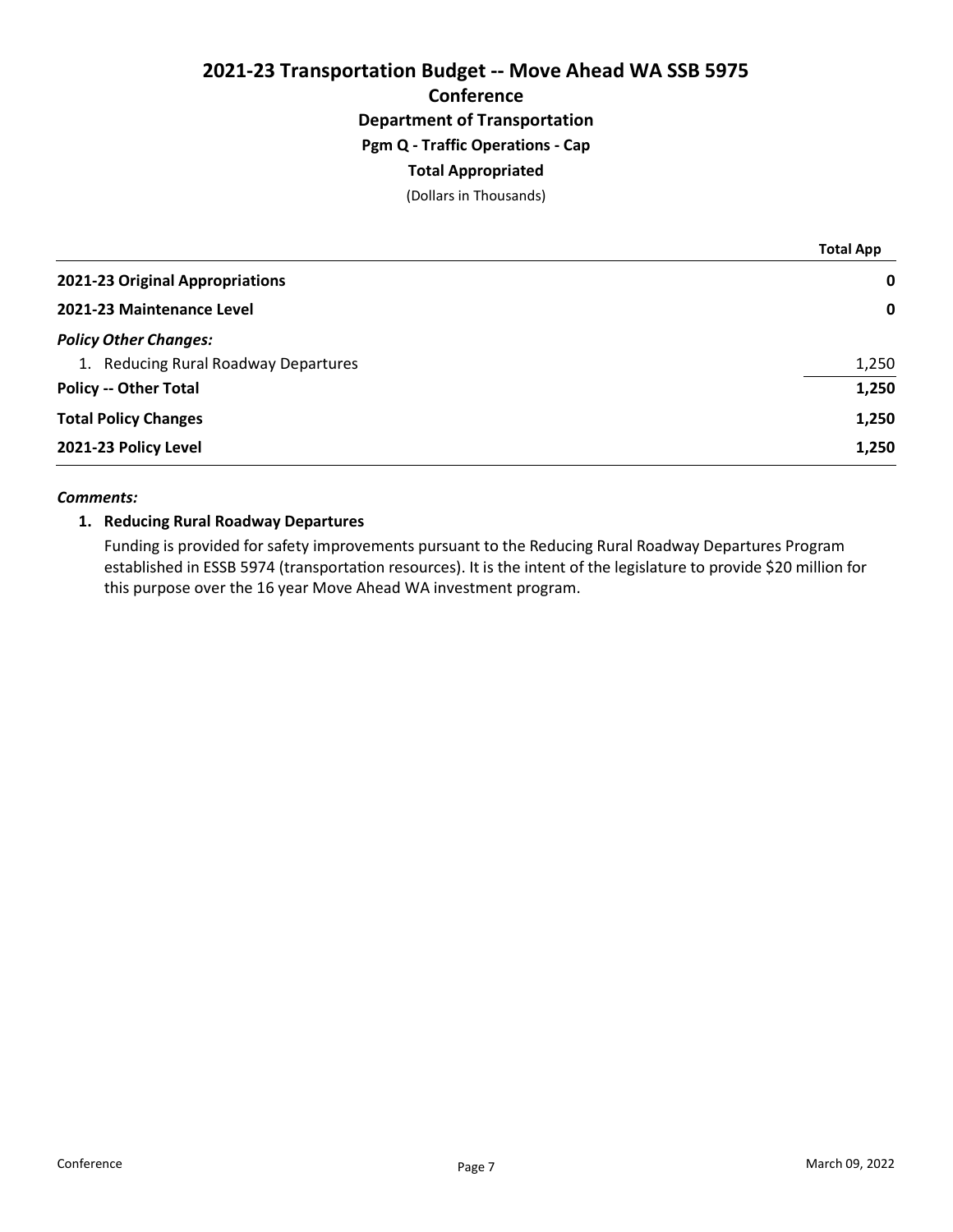# 2021-23 Transportation Budget -- Move Ahead WA SSB 5975 **Conference** Department of Transportation Pgm S - Transportation Management Total Appropriated

(Dollars in Thousands)

|                                 | <b>Total App</b> |
|---------------------------------|------------------|
| 2021-23 Original Appropriations | $\mathbf 0$      |
| 2021-23 Maintenance Level       | $\mathbf 0$      |
| <b>Policy Other Changes:</b>    |                  |
| 1. PASS Grant Program           | 2,000            |
| <b>Policy -- Other Total</b>    | 2,000            |
| <b>Total Policy Changes</b>     | 2,000            |
| 2021-23 Policy Level            | 2,000            |

### Comments:

## 1. PASS Grant Program

Additional funding is provided for the Pre-Apprenticeship & Supportive Services (PASS) Grant Program to increase the number of individuals prepared to work in the heavy construction labor force, and to expand the PASS program to support apprenticeships and workforce development in the maritime industry.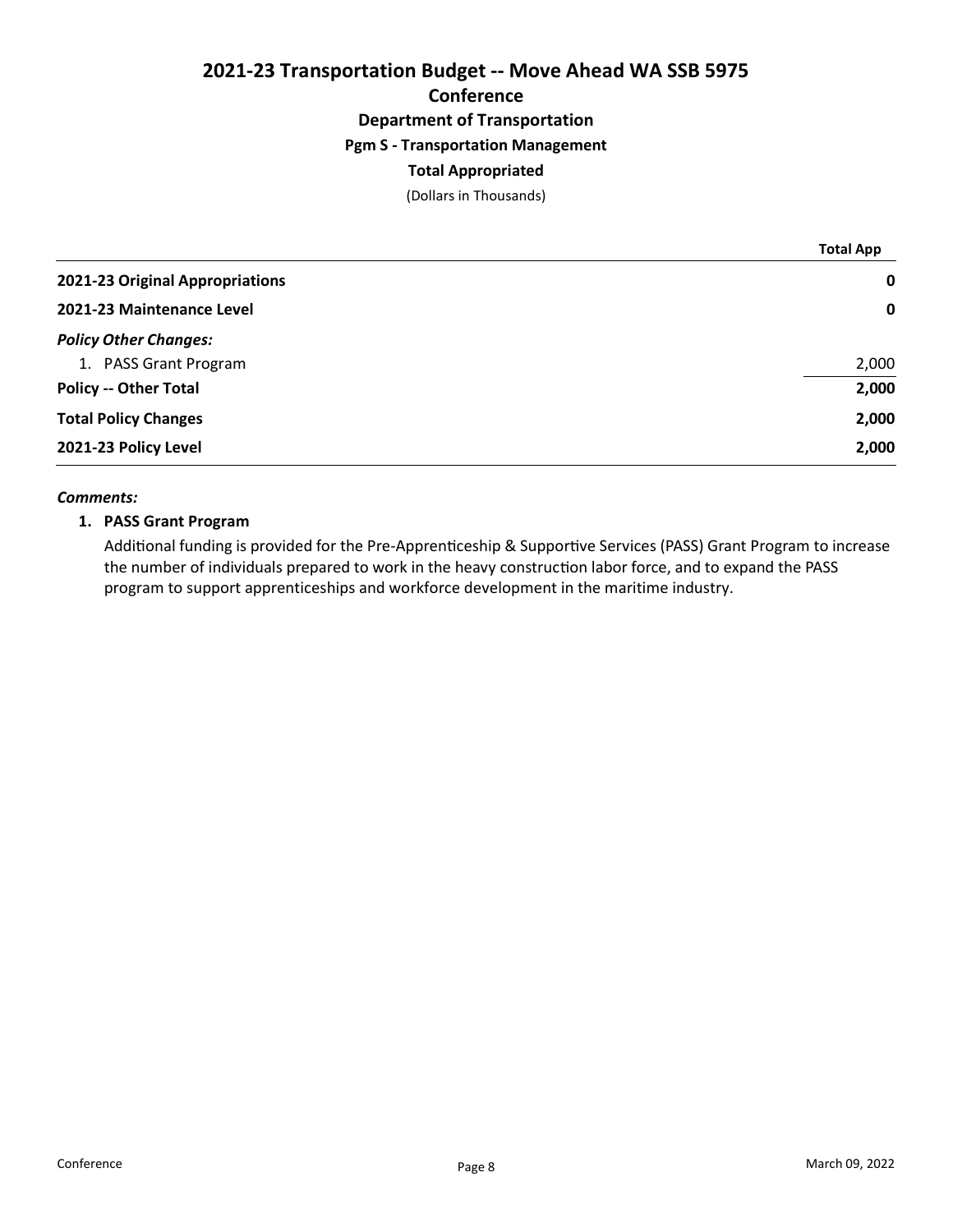# 2021-23 Transportation Budget -- Move Ahead WA SSB 5975 **Conference** Department of Transportation Pgm T - Transpo Plan, Data & Resch Total Appropriated

(Dollars in Thousands)

|                                 | <b>Total App</b> |
|---------------------------------|------------------|
| 2021-23 Original Appropriations | $\mathbf 0$      |
| 2021-23 Maintenance Level       | $\mathbf 0$      |
| <b>Policy Other Changes:</b>    |                  |
| 1. I-5 Planning Study           | 2,500            |
| <b>Policy -- Other Total</b>    | 2,500            |
| <b>Total Policy Changes</b>     | 2,500            |
| 2021-23 Policy Level            | 2,500            |

### Comments:

## 1. I-5 Planning Study

Funding is provided for an Interstate 5 planning and environmental linkage study. Additional funding is provided for this item in future years, for a 16-year total of \$40 million.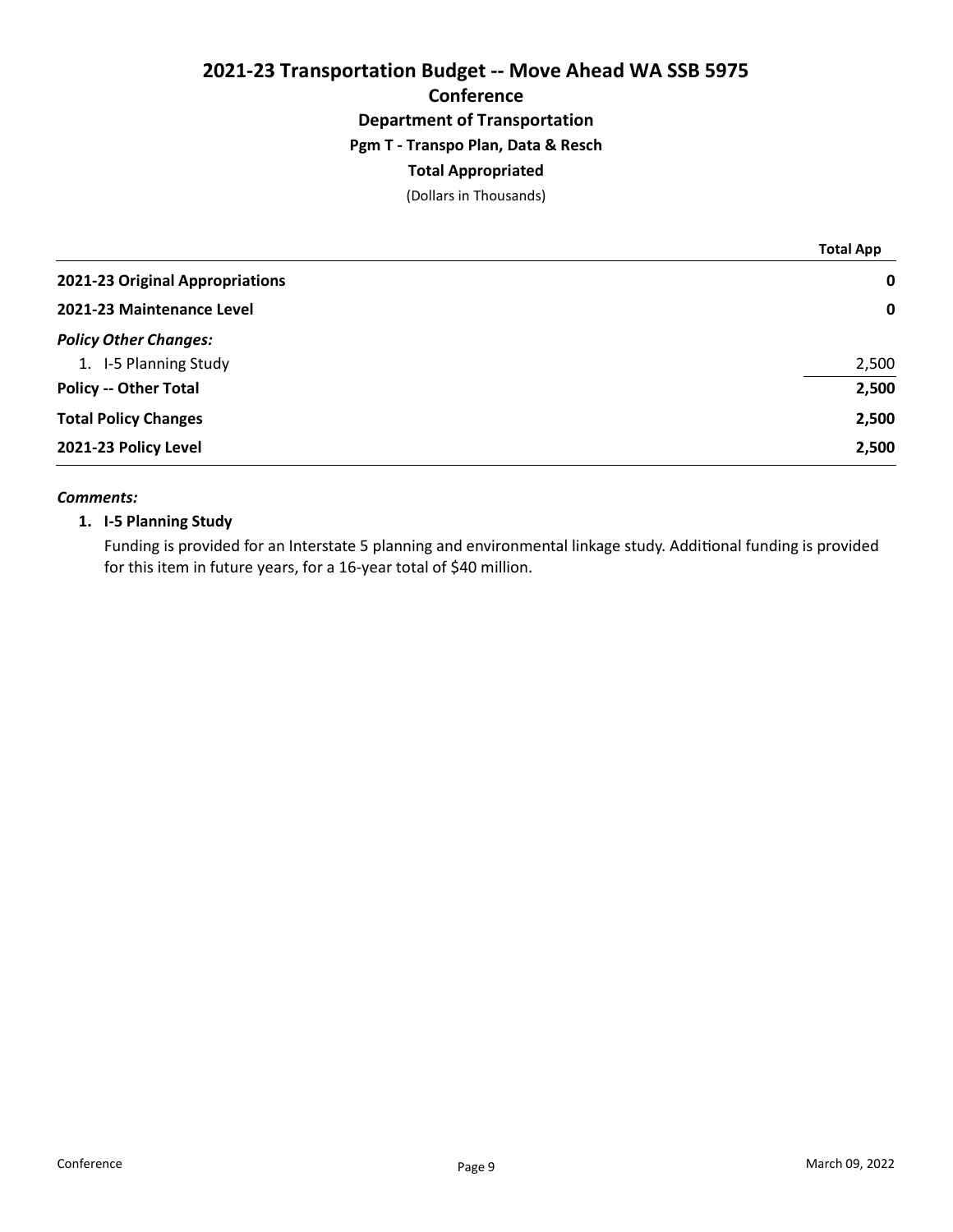# 2021-23 Transportation Budget -- Move Ahead WA SSB 5975 **Conference** Department of Transportation Pgm U - Charges from Other Agys Total Appropriated

(Dollars in Thousands)

|                                   | <b>Total App</b> |
|-----------------------------------|------------------|
| 2021-23 Original Appropriations   | $\mathbf 0$      |
| 2021-23 Maintenance Level         | $\mathbf 0$      |
| <b>Policy Other Changes:</b>      |                  |
| 1. OMWBE Certifications & Support | 2,000            |
| <b>Policy -- Other Total</b>      | 2,000            |
| <b>Total Policy Changes</b>       | 2,000            |
| 2021-23 Policy Level              | 2,000            |

### Comments:

### 1. OMWBE Certifications & Support

Funding is provided for increasing the number of certified women and minority-owned contractors in the transportation sector and for supporting these contractors to successfully compete and earn more transportation contracting opportunities. These activities include: (1) outreach to women and minority business communities and individuals; (2) technical assistance as needed in areas such as financing, accounting, contracting, procurement and resolution of disputes and grievances; (3) language access programs for those with limited English proficiency; and (4) other programs that aim to increase the number of women and minority contractors that are successful in obtaining contracts in the transportation sector either directly with state agencies, with local jurisdictions, or as sub-contractors for prime contractors.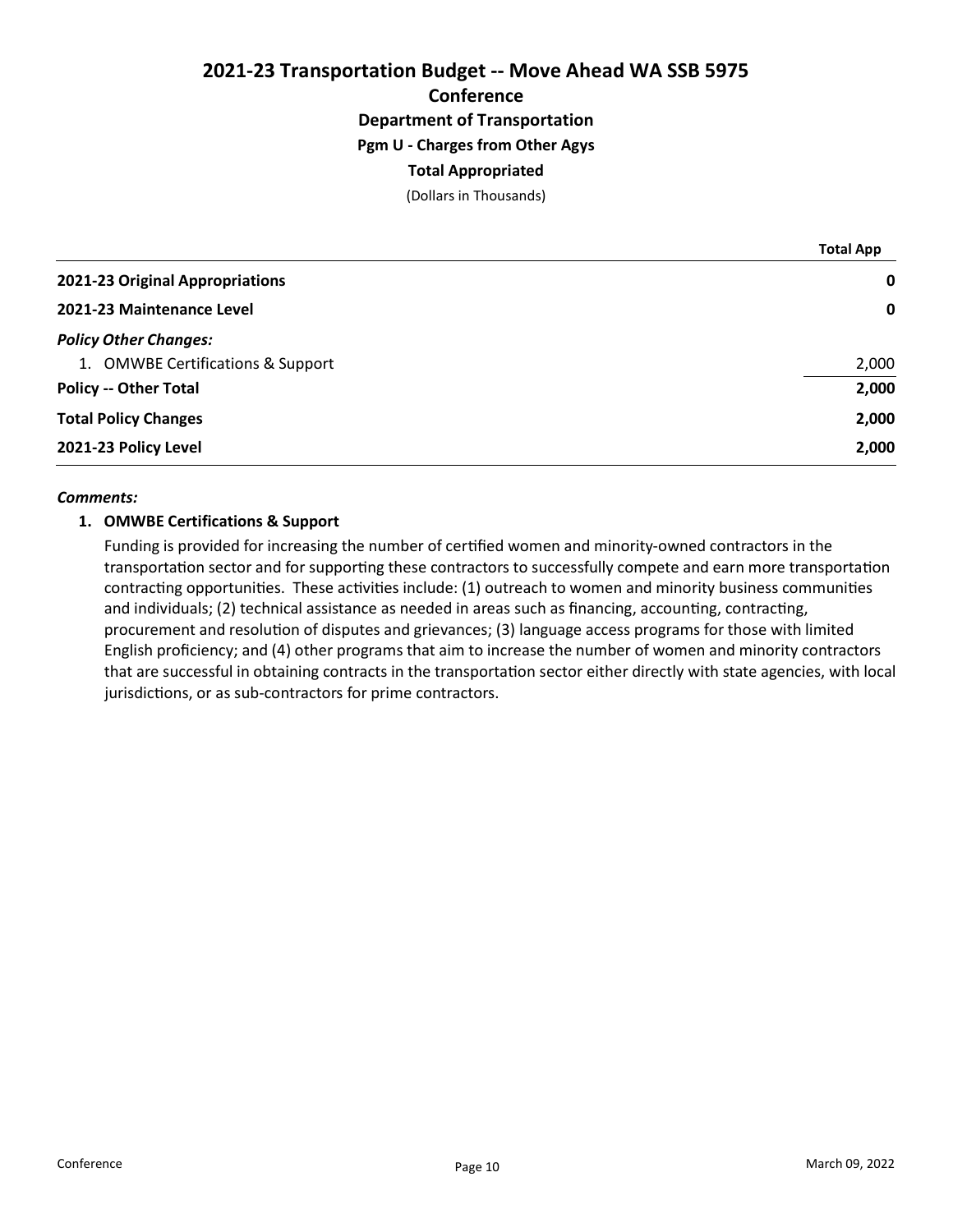2021-23 Transportation Budget -- Move Ahead WA SSB 5975 **Conference** 

# Department of Transportation

# Pgm V - Public Transportation

# Total Appropriated

(Dollars in Thousands)

|                                        | <b>Total App</b> |
|----------------------------------------|------------------|
| 2021-23 Original Appropriations        | 0                |
| 2021-23 Maintenance Level              | 0                |
| <b>Policy Other Changes:</b>           |                  |
| <b>Special Needs Grants NL</b>         | 14,120           |
| 2. Green Transportation Expansion NL   | 4,710            |
| 3. Transit Coordination Grants NL      | 1,000            |
| <b>Transit Support Grants NL</b><br>4. | 33,606           |
| <b>Policy -- Other Total</b>           | 53,436           |
| <b>Total Policy Changes</b>            | 53,436           |
| 2021-23 Policy Level                   | 53,436           |

## Comments:

### 1. Special Needs Grants NL

Funding is provided for expansion of the special needs grant program.

## 2. Green Transportation Expansion NL

Funding is provided for expansion of the green transportation capital grant program.

## 3. Transit Coordination Grants NL

Funding is provided for the transit coordination grant program.

### 4. Transit Support Grants NL

Funding is provided for establishment of a transit support grant program to provide operating and capital support to transit agencies providing fare-free for passengers 18 years old and younger.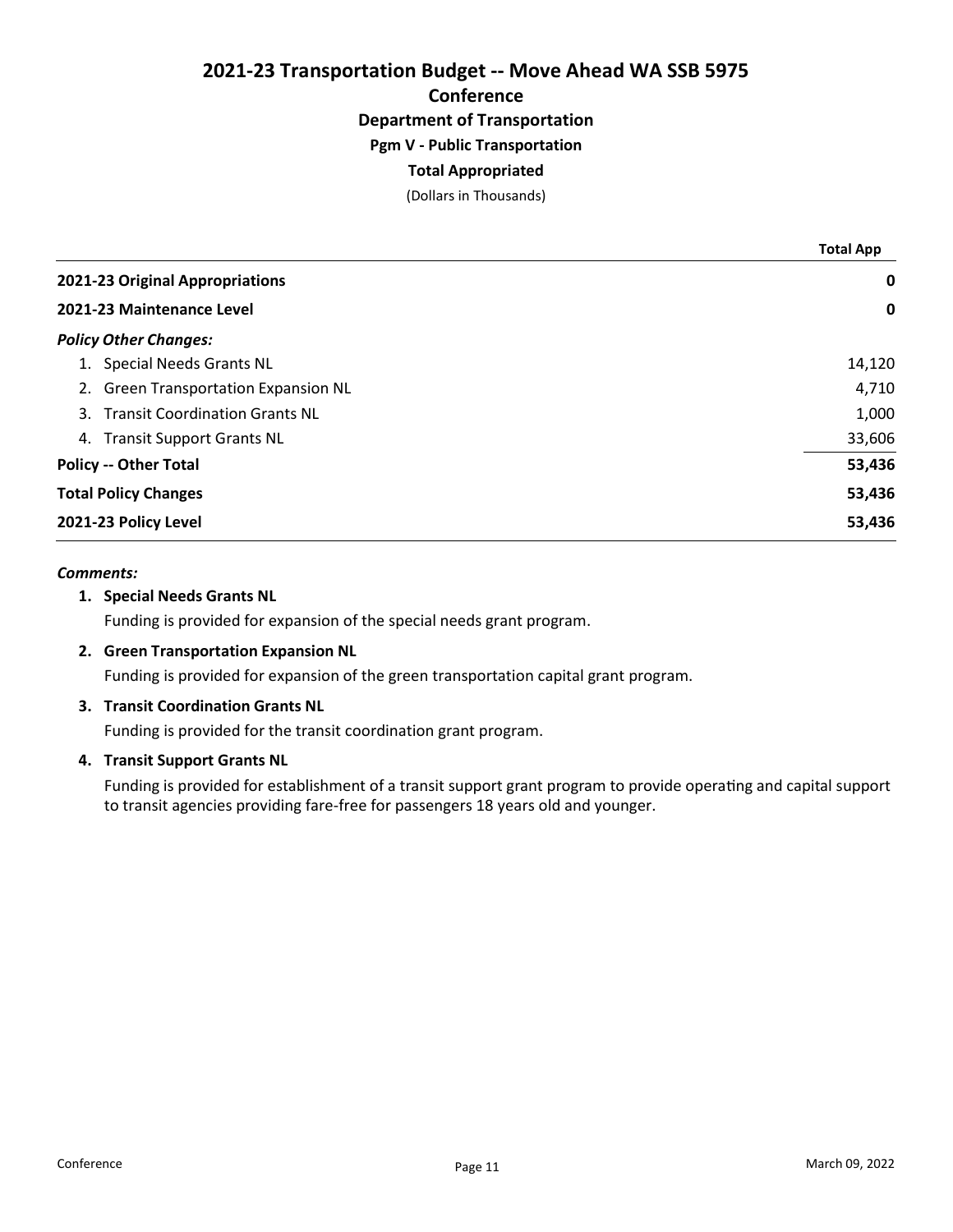# 2021-23 Transportation Budget -- Move Ahead WA SSB 5975 **Conference** Department of Transportation Pgm W - WA State Ferries-Cap Total Appropriated

(Dollars in Thousands)

|                                 | <b>Total App</b> |
|---------------------------------|------------------|
| 2021-23 Original Appropriations | 0                |
| 2021-23 Maintenance Level       | $\mathbf 0$      |
| <b>Policy Other Changes:</b>    |                  |
| 1. Capital Projects             | 10,000           |
| <b>Policy -- Other Total</b>    | 10,000           |
| <b>Total Policy Changes</b>     | 10,000           |
| 2021-23 Policy Level            | 10,000           |
|                                 |                  |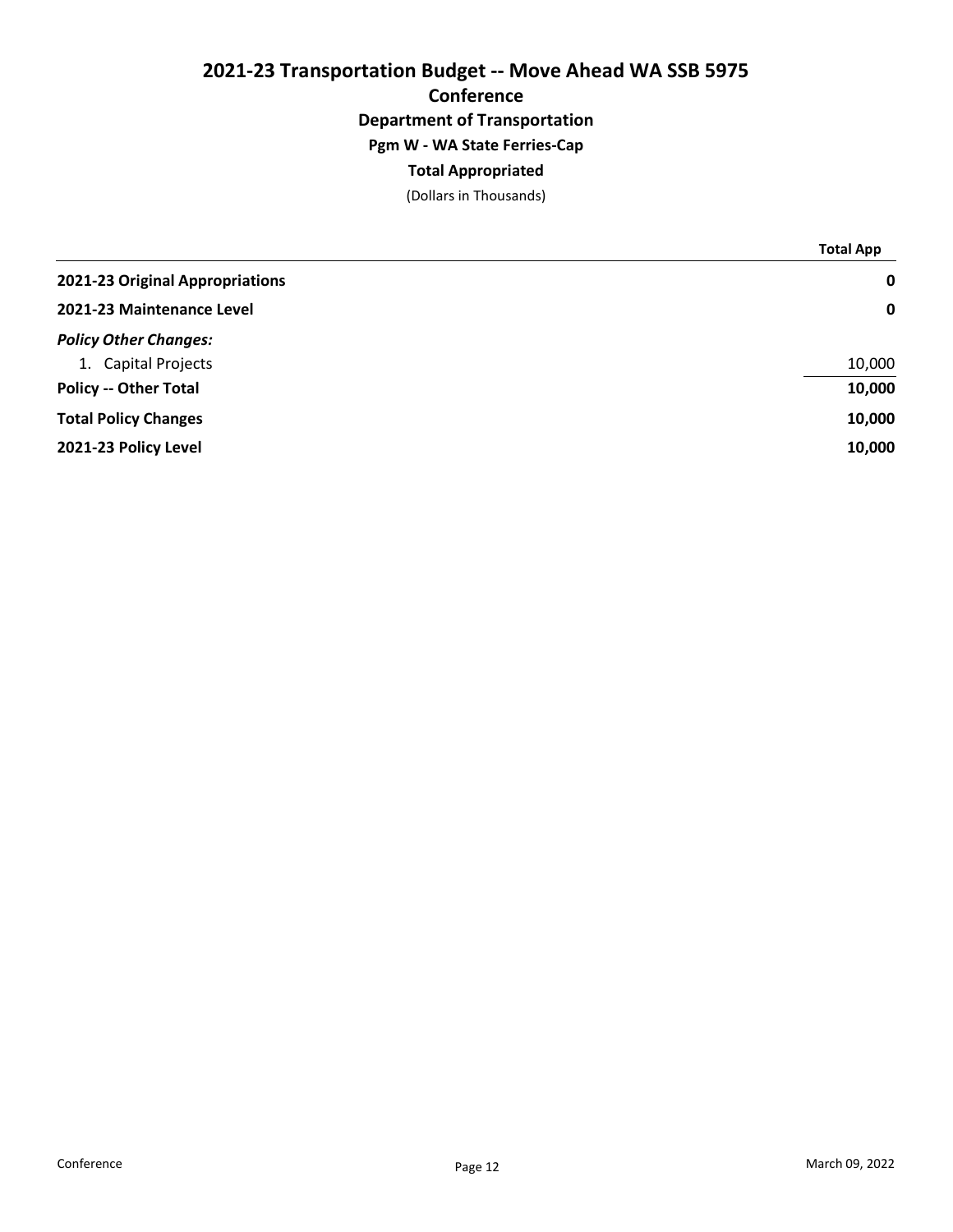# 2021-23 Transportation Budget -- Move Ahead WA SSB 5975 Conference Department of Transportation Pgm Y - Rail - Cap Total Appropriated

(Dollars in Thousands)

|                                 | <b>Total App</b> |
|---------------------------------|------------------|
| 2021-23 Original Appropriations | $\mathbf 0$      |
| 2021-23 Maintenance Level       | $\mathbf 0$      |
| <b>Policy Other Changes:</b>    |                  |
| 1. Capital Projects             | 1,500            |
| 2. Ultra High Speed Rail        | 50,000           |
| 3. NL PCC Rehab                 | 8,500            |
| <b>Policy -- Other Total</b>    | 60,000           |
| <b>Total Policy Changes</b>     | 60,000           |
| 2021-23 Policy Level            | 60,000           |

### Comments:

### 2. Ultra High Speed Rail

State match funding is provided for federal grant funding opportunities related to Ultra High-Speed Rail corridor development that directly serves rail stations within higher-density urban areas.

### 3. NL PCC Rehab

Funding is provided for the rehabilitation of the Palouse River Coulee City short line rail line.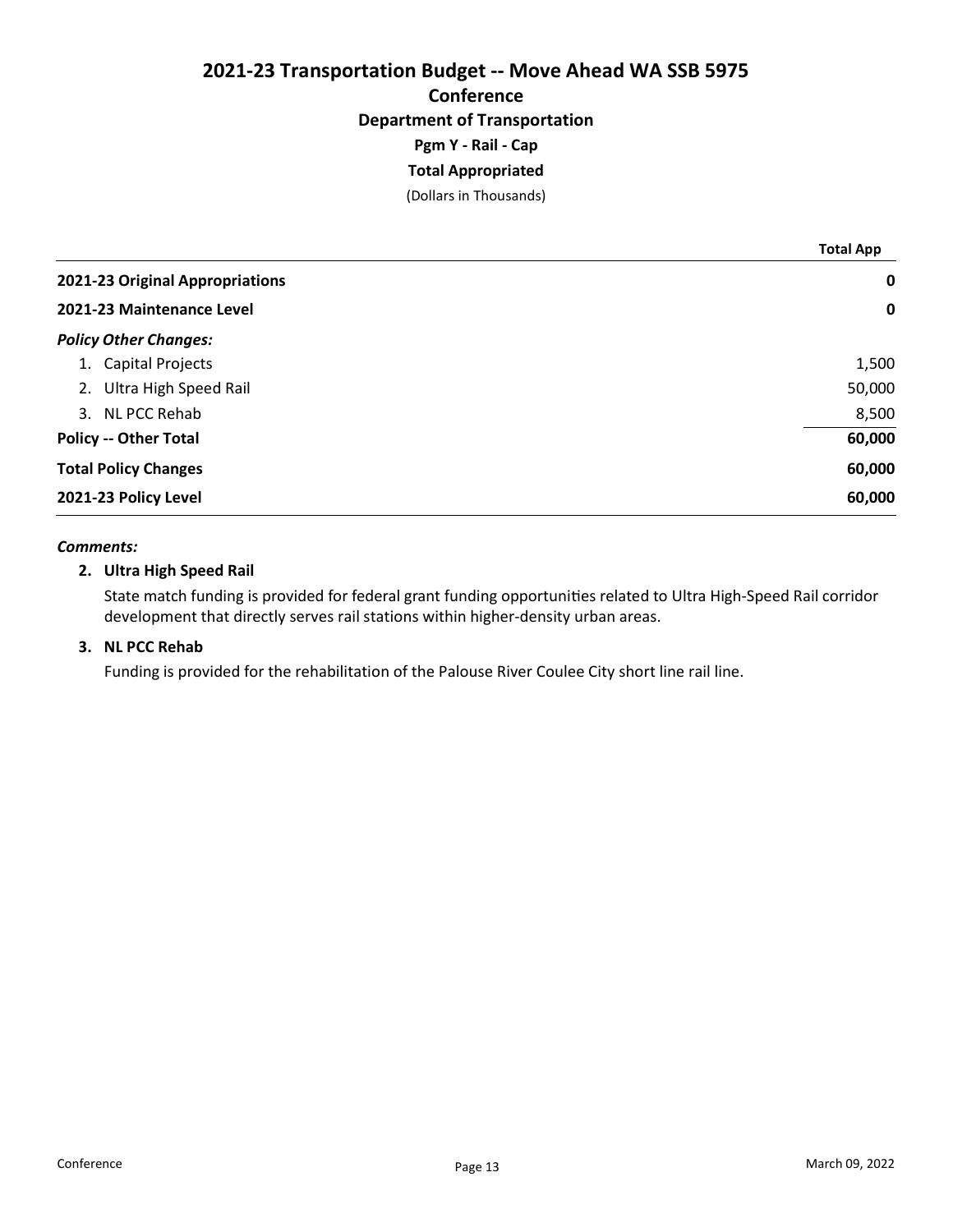2021-23 Transportation Budget -- Move Ahead WA SSB 5975 **Conference** Department of Transportation

# Pgm Z - Local Programs-Cap

# Total Appropriated

(Dollars in Thousands)

|                                              | <b>Total App</b> |
|----------------------------------------------|------------------|
| 2021-23 Original Appropriations              | 0                |
| 2021-23 Maintenance Level                    | 0                |
| <b>Policy Other Changes:</b>                 |                  |
| <b>Bike/Ped Grants</b><br>1.                 | 9,496            |
| 2. Safe Routes to School Grant Program       | 10,686           |
| <b>NL Local Projects</b><br>3.               | 131,900          |
| <b>Railroad Crossing Grant Program</b><br>4. | 5,000            |
| <b>Policy -- Other Total</b>                 | 157,082          |
| <b>Total Policy Changes</b>                  | 157,082          |
| 2021-23 Policy Level                         | 157,082          |

## Comments:

### 1. Bike/Ped Grants

Funding is provided for expansion of the Bike and Pedestrian Safety Grant Program.

### 2. Safe Routes to School Grant Program

Funding is provided for expansion of the Safe Routes to School Grant Program.

### 3. NL Local Projects

Funds are provided for local programs in the Move Ahead WA project list.

### 4. Railroad Crossing Grant Program

Funding is provided for the department to make railroad crossing grant program awards in the 2021-23 biennium prioritized on at grade highway-rail crossings.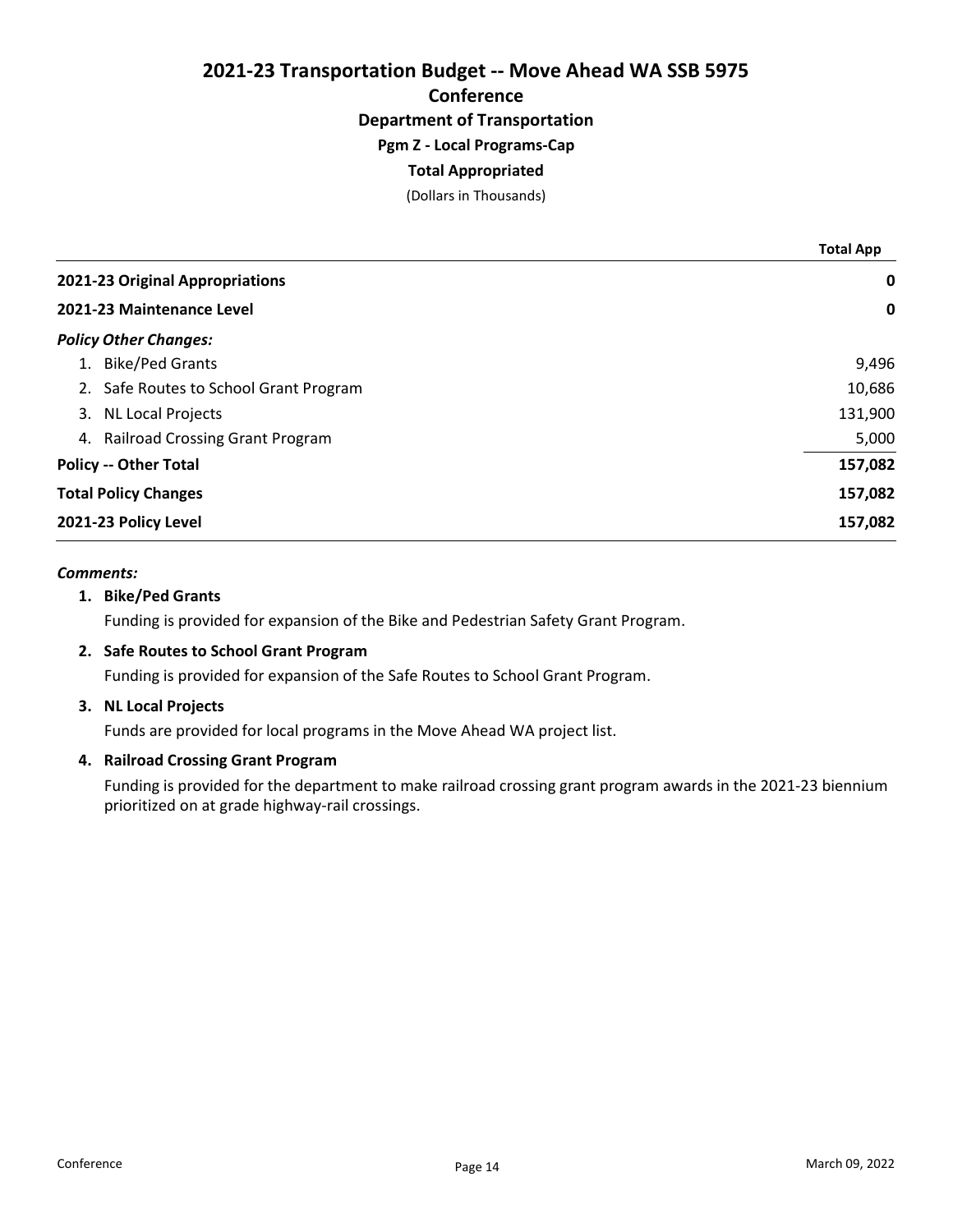# 2021-23 Transportation Budget -- Move Ahead WA SSB 5975 **Conference** Department of Licensing Total Appropriated

(Dollars in Thousands)

|                                  | <b>Total App</b> |
|----------------------------------|------------------|
| 2021-23 Original Appropriations  | $\mathbf 0$      |
| 2021-23 Maintenance Level        | $\mathbf 0$      |
| <b>Policy Other Changes:</b>     |                  |
| 1. Implementation Costs          | 672              |
| 2. Homeless and Foster Youth IDs | 691              |
| <b>Policy -- Other Total</b>     | 1,363            |
| <b>Total Policy Changes</b>      | 1,363            |
| 2021-23 Policy Level             | 1,363            |

### Comments:

## 1. Implementation Costs

Funding is provided for estimated implementation costs associated with revenue changes in the ESSB 5974 (Move Ahead WA).

## 2. Homeless and Foster Youth IDs

\$550,000 is provided to enhance the existing interagency transfer to the Department of Children, Youth, and Families to provide driver's license support to a larger population of foster youth than is currently being served. These support services include reimbursement of driver's license issuance costs, fees for driver training education, and motor vehicle liability insurance costs. \$141,000 is provided for SSB 5815 (homeless identicard) which a program to provide certain homeless individuals a no-fee identicard on a one-time basis.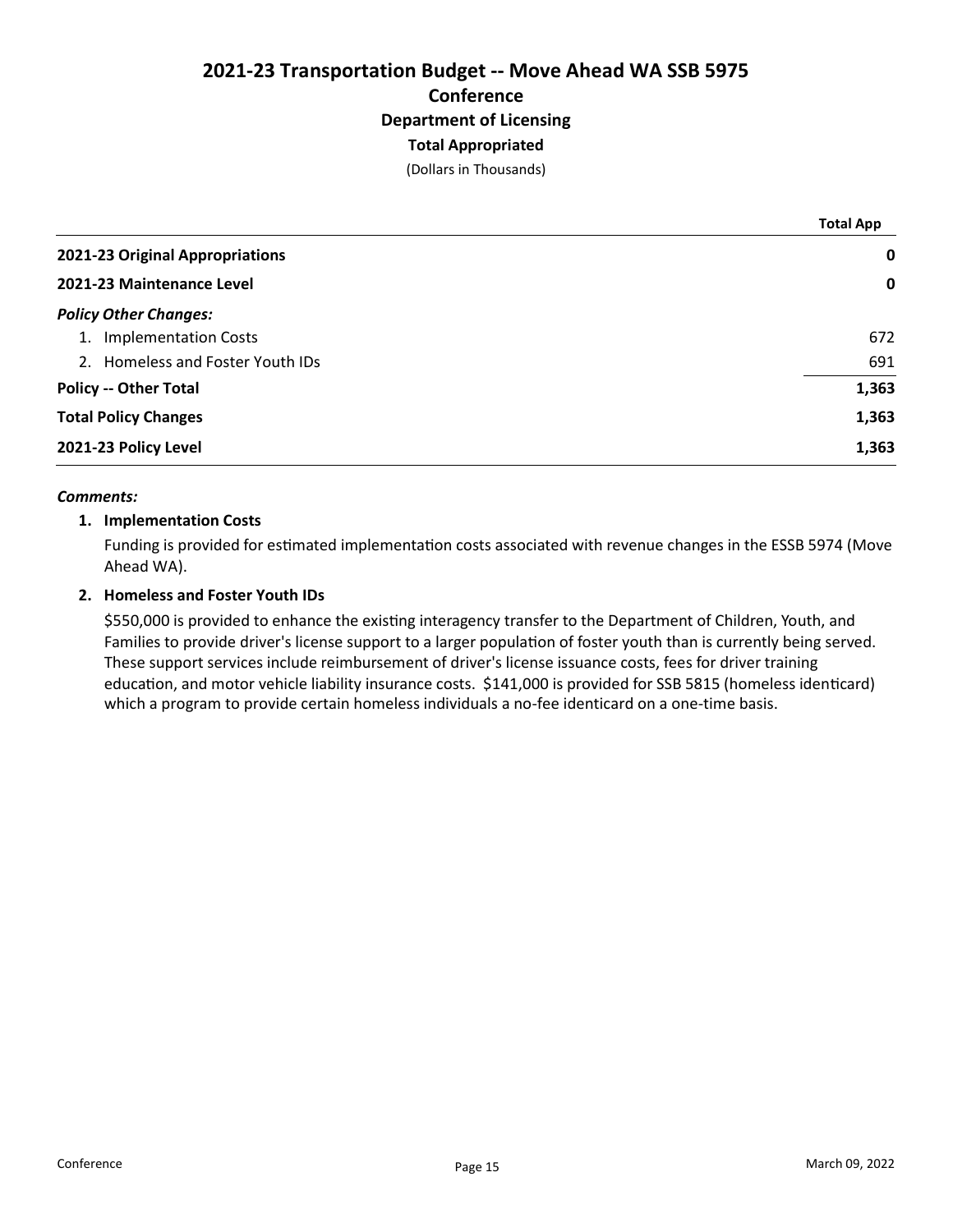# 2021-23 Transportation Budget -- Move Ahead WA SSB 5975 Conference House of Representatives Total Appropriated

(Dollars in Thousands)

|                                       | <b>Total App</b> |
|---------------------------------------|------------------|
| 2021-23 Original Appropriations       | 3,210            |
| 2021-23 Maintenance Level             | 3,210            |
| <b>Policy Other Changes:</b>          |                  |
| 1. Revert Staff costs to General Fund | $-1,633$         |
| <b>Policy -- Other Total</b>          | $-1,633$         |
| <b>Total Policy Changes</b>           | $-1,633$         |
| 2021-23 Policy Level                  | 1,577            |

### Comments:

## 1. Revert Staff costs to General Fund

Costs associated with House transportation committee and caucus staff are shifted back to the state general fund.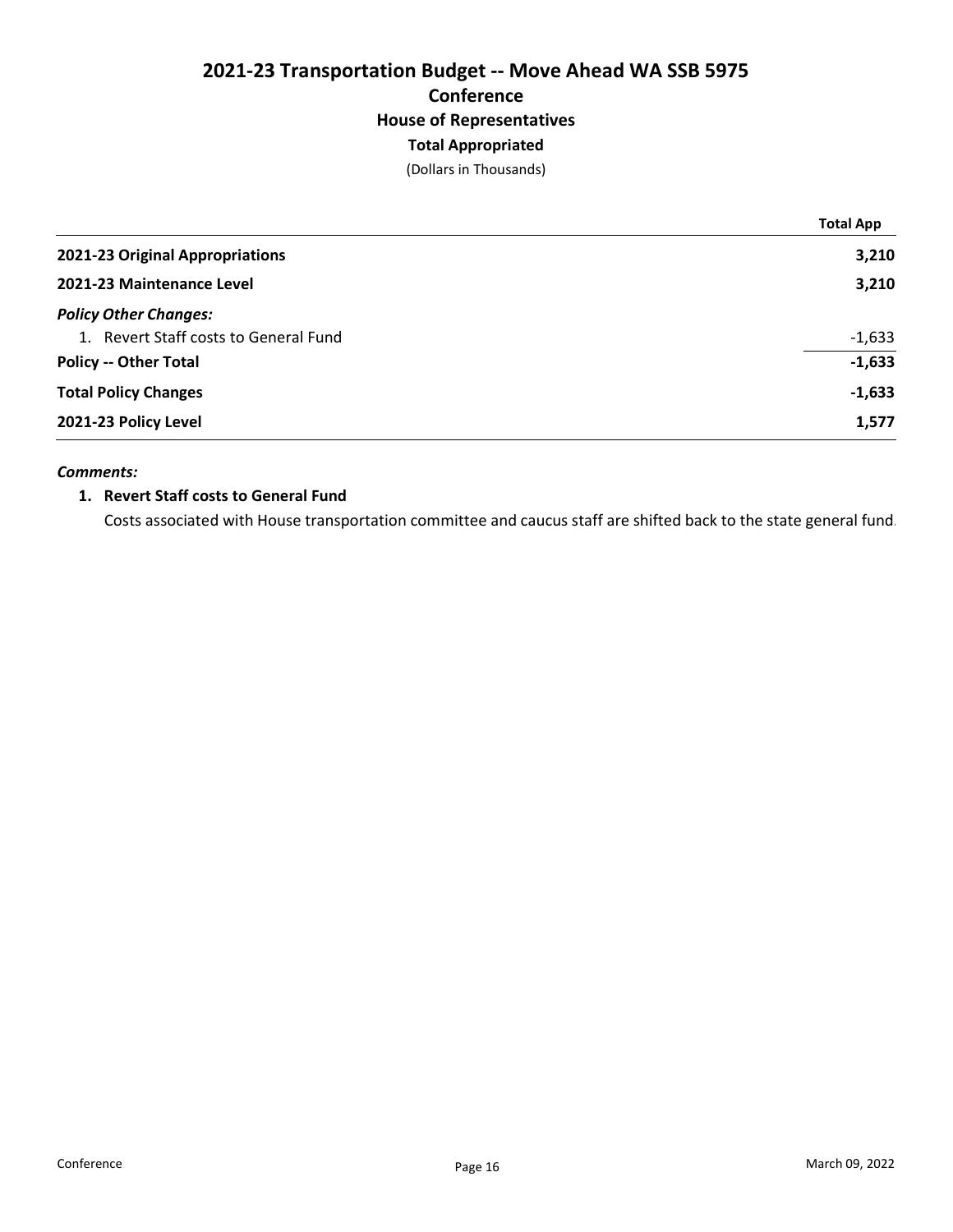# 2021-23 Transportation Budget -- Move Ahead WA SSB 5975 Conference Senate Total Appropriated

(Dollars in Thousands)

|                                       | <b>Total App</b> |
|---------------------------------------|------------------|
| 2021-23 Original Appropriations       | 3,085            |
| 2021-23 Maintenance Level             | 3,085            |
| <b>Policy Other Changes:</b>          |                  |
| 1. Revert Staff Costs to General Fund | $-1,567$         |
| <b>Policy -- Other Total</b>          | $-1,567$         |
| <b>Total Policy Changes</b>           | $-1,567$         |
| 2021-23 Policy Level                  | 1,518            |
|                                       |                  |

## Comments:

## 1. Revert Staff Costs to General Fund

Costs associated with Senate transportation committee and caucus staff are shifted back to the state general fund.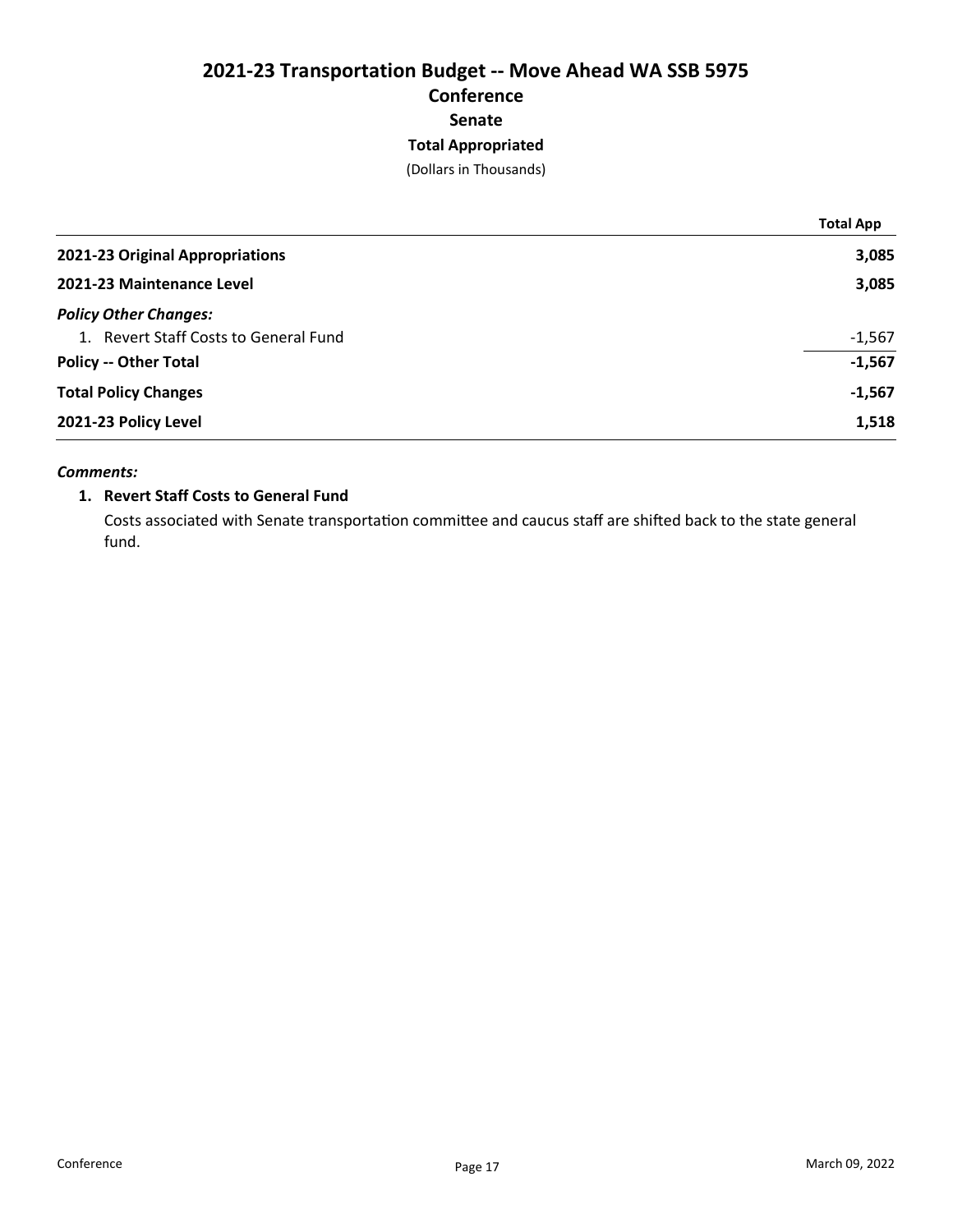# 2021-23 Transportation Budget -- Move Ahead WA SSB 5975 **Conference** Department of Commerce Total Appropriated

(Dollars in Thousands)

|                                 | <b>Total App</b> |
|---------------------------------|------------------|
| 2021-23 Original Appropriations | 0                |
| 2021-23 Maintenance Level       | $\mathbf 0$      |
| <b>Policy Other Changes:</b>    |                  |
| 1. EV Coordinating Council      | 350              |
| 2. Sustainable Aviation         | 10               |
| <b>Policy -- Other Total</b>    | 360              |
| <b>Total Policy Changes</b>     | 360              |
| 2021-23 Policy Level            | 360              |

### Comments:

# 1. EV Coordinating Council

Funding is provided from the Infrastructure Investment and Jobs Act (IIJA) to provide staff support for the Interagency EV Coordinating Council created in ESSB 5974, in order to help implement the National Electric Vehicle Program funded in the IIJA.

### 2. Sustainable Aviation

Funding is provided for the development of a process to select projects to advance the research, development, or manufacturing of new sustainable aviation technologies.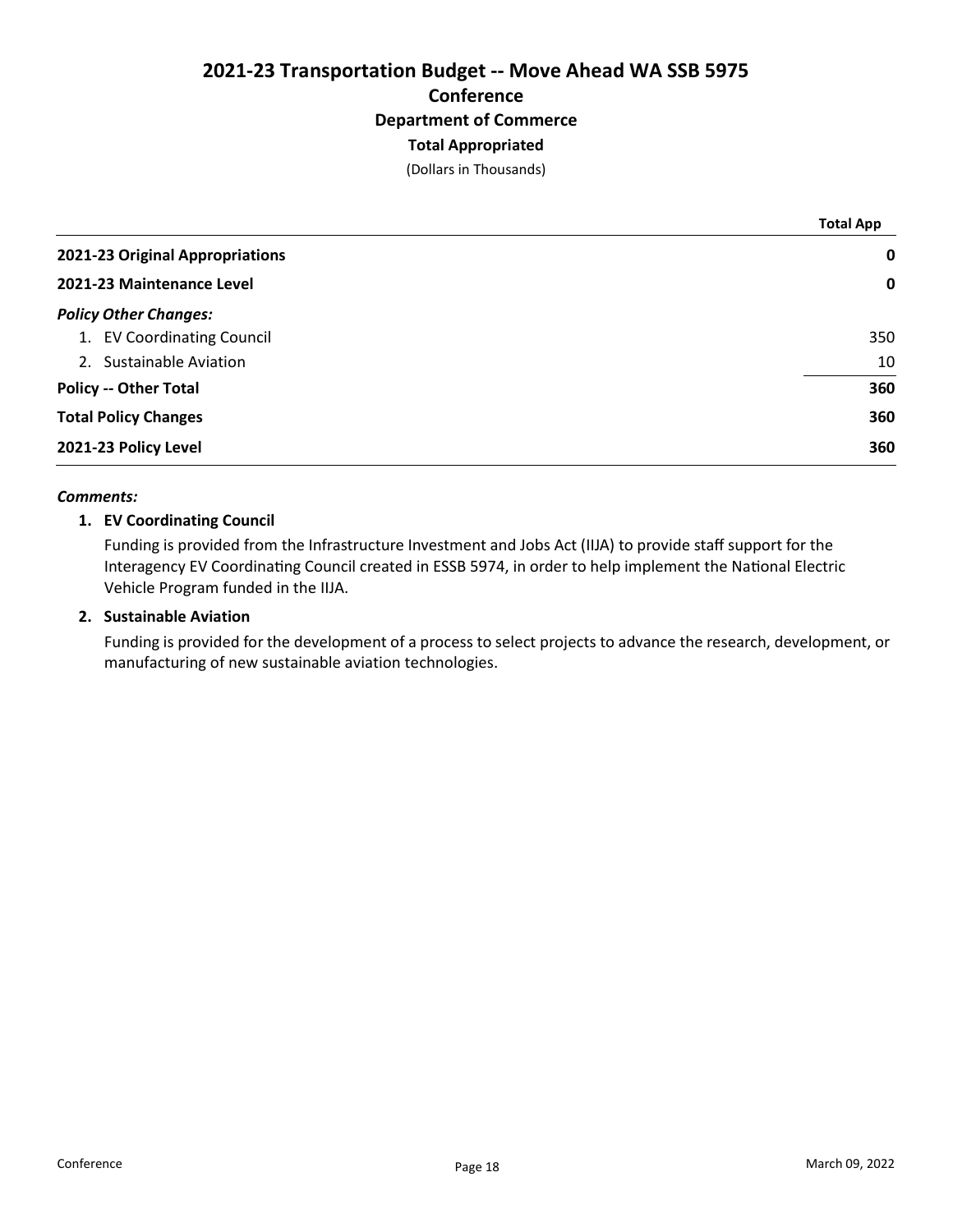# 2021-23 Transportation Budget -- Move Ahead WA SSB 5975 Conference Office of Financial Management Total Appropriated

(Dollars in Thousands)

|                                       | <b>Total App</b> |
|---------------------------------------|------------------|
| 2021-23 Original Appropriations       | 1,817            |
| 2021-23 Maintenance Level             | 1,817            |
| <b>Policy Other Changes:</b>          |                  |
| 1. Revert Staff Costs to General Fund | $-407$           |
| <b>Policy -- Other Total</b>          | $-407$           |
| <b>Total Policy Changes</b>           | $-407$           |
| 2021-23 Policy Level                  | 1,410            |
|                                       |                  |

### Comments:

# 1. Revert Staff Costs to General Fund

Costs associated with OFM transportation budget staff are shifted back to the state general fund.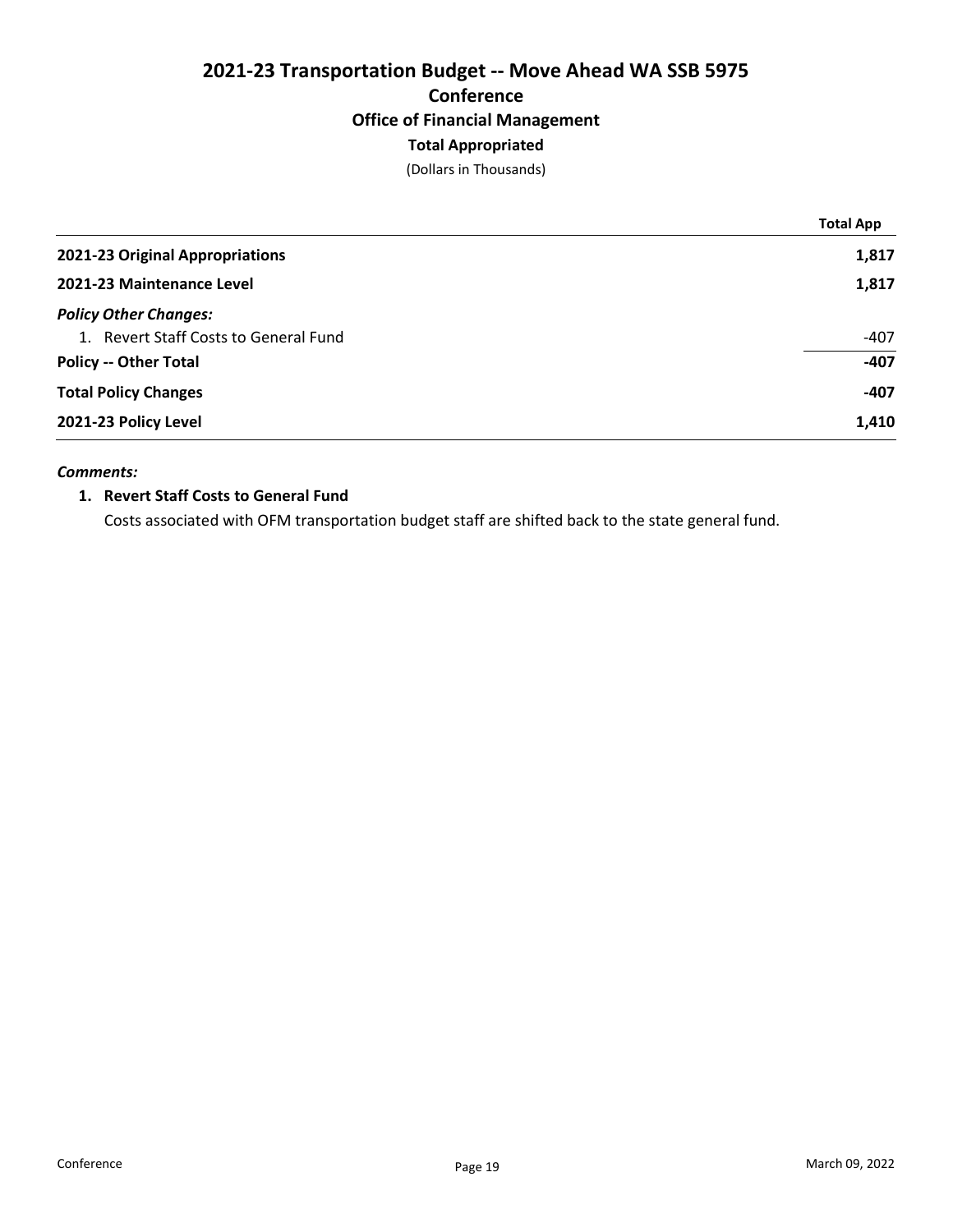# 2021-23 Transportation Budget -- Move Ahead WA SSB 5975 **Conference** County Road Administration Board

# Capital

# Total Appropriated

(Dollars in Thousands)

|                                 | <b>Total App</b> |
|---------------------------------|------------------|
| 2021-23 Original Appropriations | $\mathbf 0$      |
| 2021-23 Maintenance Level       | $\mathbf 0$      |
| <b>Policy Other Changes:</b>    |                  |
| 1. County Road Admin Board      | 10,000           |
| <b>Policy -- Other Total</b>    | 10,000           |
| <b>Total Policy Changes</b>     | 10,000           |
| 2021-23 Policy Level            | 10,000           |

### Comments:

### 1. County Road Admin Board

Funding is provided solely for preservation purposes.